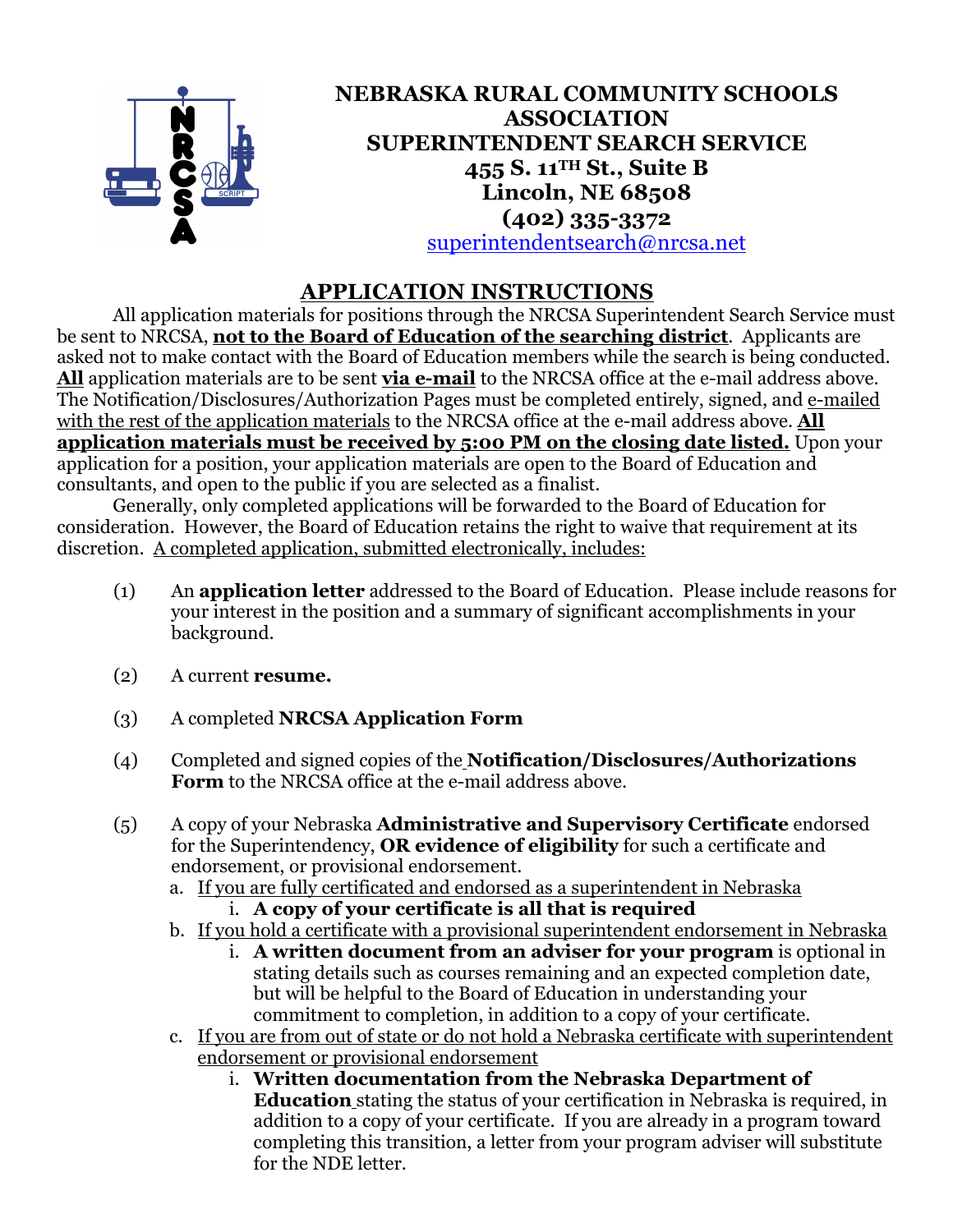#### **No contract will be issued by the Board of Education until proof of appropriate certification is provided.**

- (6) **Transcripts** of all **graduate study** leading to the degree that makes you eligible for the Nebraska Superintendency.
- (7) A minimum of **three recent letters of recommendation** from persons other than those listed on the NRCSA application form.
- (8) Such other supporting documents as you may wish to submit. Please keep such submissions to a minimum. NRCSA will make one copy for the board of education.

Copies of all application materials submitted will be retained by NRCSA. The Board of Education will retain a copy of the successful candidate's application materials.

Applicants should keep copies of their application materials for updating for subsequent search applications.

The NRCSA Application Form is designed to be generic and you may authorize NRCSA to use it in further NRCSA searches, but it is the applicant's responsibility to update the letter of application and any other references regarding subsequent applications for another NRCSA search. The Notifications/Disclosures/Authorizations signed forms are valid for one search season. After one year, newly completed and signed forms must be electronically submitted.

Questions regarding the completion of application materials can be addressed to the NRCSA Office. NRCSA search consultants assigned to the search may also follow up with the applicant.

**Dan Bird** (308) 730-1876 danbird1960@gmail.com

**Dr. Curtis Cogswell** (402) 440-4378 ccogswell@mcjmustangs.org

**Dr. Jon Habben** (402) 440-4378 jhabben@nrcsa.net

**Robert Hanger** (402) 340-3855 rhanger80@gmail.com

**James Havelka** (402) 620-1705 jhavelka@gpcom.net

**Fred Helmink** (402) 587-0440 fhelmink@gmail.com